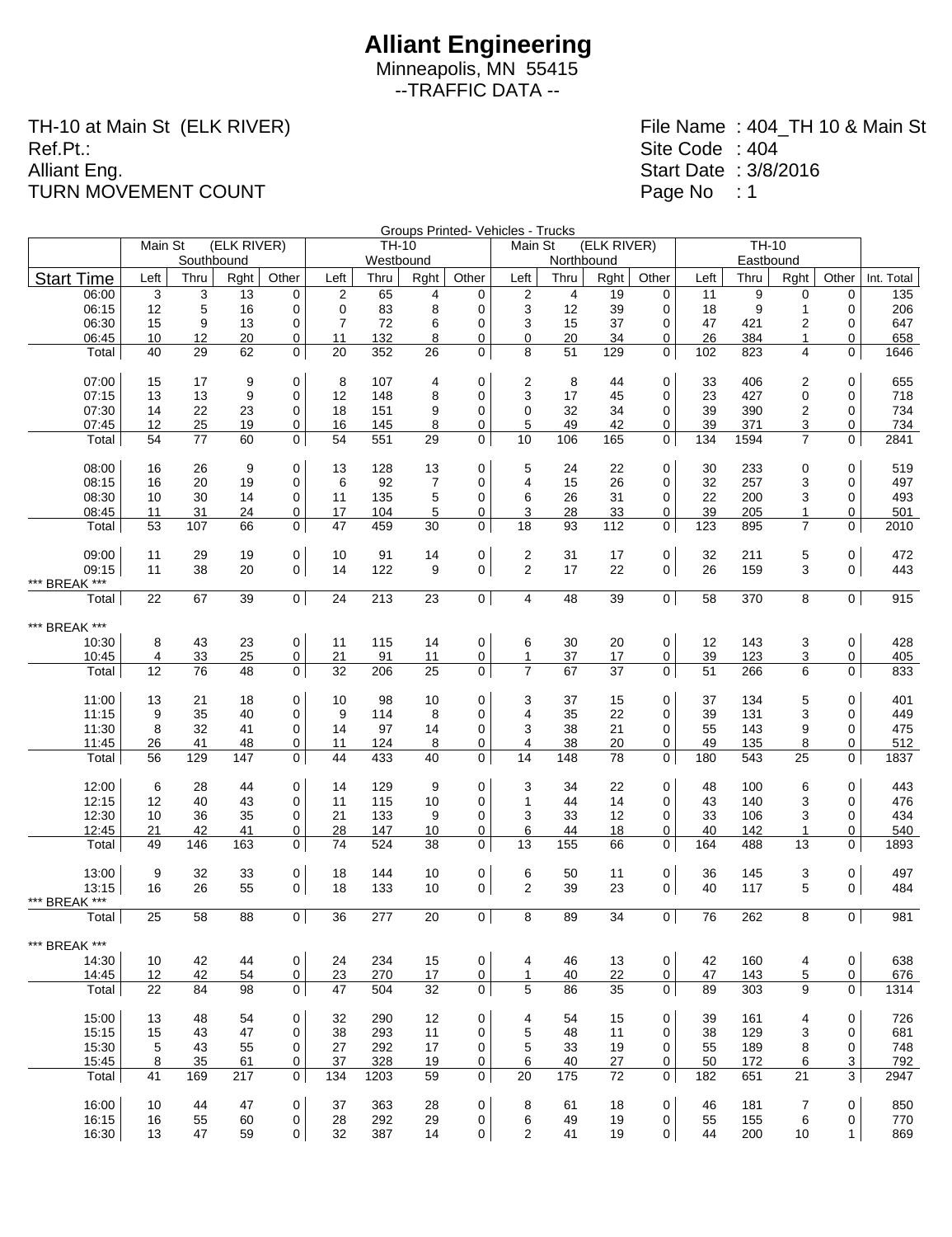## **Alliant Engineering**

Minneapolis, MN 55415 --TRAFFIC DATA --

TH-10 at Main St (ELK RIVER) Ref.Pt.: Alliant Eng. TURN MOVEMENT COUNT

|                    | Main St | Groups Printed- Vehicles - Trucks<br>TH-10 |             |       |      |           |      |          |         |            |             |          |      |      |      |          |            |
|--------------------|---------|--------------------------------------------|-------------|-------|------|-----------|------|----------|---------|------------|-------------|----------|------|------|------|----------|------------|
|                    |         |                                            | (ELK RIVER) |       |      | TH-10     |      |          | Main St |            | (ELK RIVER) |          |      |      |      |          |            |
|                    |         | Southbound                                 |             |       |      | Westbound |      |          |         | Northbound |             |          |      |      |      |          |            |
| <b>Start Time</b>  | Left    | Thru                                       | Rght        | Other | Left | Thru      | Rght | Other    | Left    | Thru       | Rght        | Other    | Left | Thru | Rght | Other    | Int. Total |
| 16:45              | 9       | 47                                         | 55          | 0     | 30   | 378       | 16   | 0        | 5       | 64         | 22          | 0        | 50   | 189  | 4    | 0        | 869        |
| Total              | 48      | 193                                        | 221         | 0     | 127  | 1420      | 87   | 0        | 21      | 215        | 78          | 0        | 195  | 725  | 27   |          | 3358       |
|                    |         |                                            |             |       |      |           |      |          |         |            |             |          |      |      |      |          |            |
| 17:00              | 12      | 48                                         | 61          | 0     | 42   | 355       | 14   | 0        | 9       | 37         | 18          | 0        | 44   | 166  | 8    |          | 815        |
| 17:15              | 13      | 42                                         | 51          | 0     | 36   | 422       | 25   | 0        | 5       | 57         | 15          |          | 37   | 195  | 8    |          | 906        |
| 17:30              | 13      | 37                                         | 61          | 0     | 29   | 379       | 18   | 0        |         | 35         | 9           |          | 38   | 150  |      |          | 778        |
| 17:45              | 9       | 43                                         | 60          | 0     | 30   | 312       | 10   |          | 8       | 53         |             |          | 50   | 132  | 6    |          | 720        |
| Total              | 47      | 170                                        | 233         | 0     | 137  | 1468      | 67   | 0        | 24      | 182        | 49          | 0        | 169  | 643  | 29   |          | 3219       |
|                    |         |                                            |             |       |      |           |      |          |         |            |             |          |      |      |      |          |            |
| <b>Grand Total</b> | 469     | 1305                                       | 1442        | 0     | 776  | 7610      | 476  | 0        | 152     | 1415       | 894         | 0        | 1523 | 7563 | 164  | 5        | 23794      |
| Apprch %           | 14.6    | 40.6                                       | 44.8        | 0     | 8.8  | 85.9      | 5.4  | $\Omega$ | 6.2     | 57.5       | 36.3        | 0        | 16.5 | 81.7 | 1.8  | 0.1      |            |
| Total %            | 2       | 5.5                                        | 6.1         | 0     | 3.3  | 32        | 2    | 0        | 0.6     | 5.9        | 3.8         | 0        | 6.4  | 31.8 | 0.7  | $\Omega$ |            |
| Vehicles           | 459     | 1267                                       | 1409        | 0     | 768  | 7230      | 446  | 0        | 114     | 1099       | 786         | $\Omega$ | 1454 | 7246 | 162  | 4        | 22444      |
| % Vehicles         | 97.9    | 97.1                                       | 97.7        | 0     | 99   | 95        | 93.7 | 0        | 75      | 77.7       | 87.9        | 0        | 95.5 | 95.8 | 98.8 | 80       | 94.3       |
| <b>Trucks</b>      | 10      | 38                                         | 33          | 0     | 8    | 380       | 30   | $\Omega$ | 38      | 316        | 108         | $\Omega$ | 69   | 317  | 2    |          | 1350       |
| % Trucks           | 2.1     | 2.9                                        | 2.3         | 0     |      | 5         | 6.3  | 0        | 25      | 22.3       | 12.1        | 0        | 4.5  | 4.2  | 1.2  | 20       | 5.7        |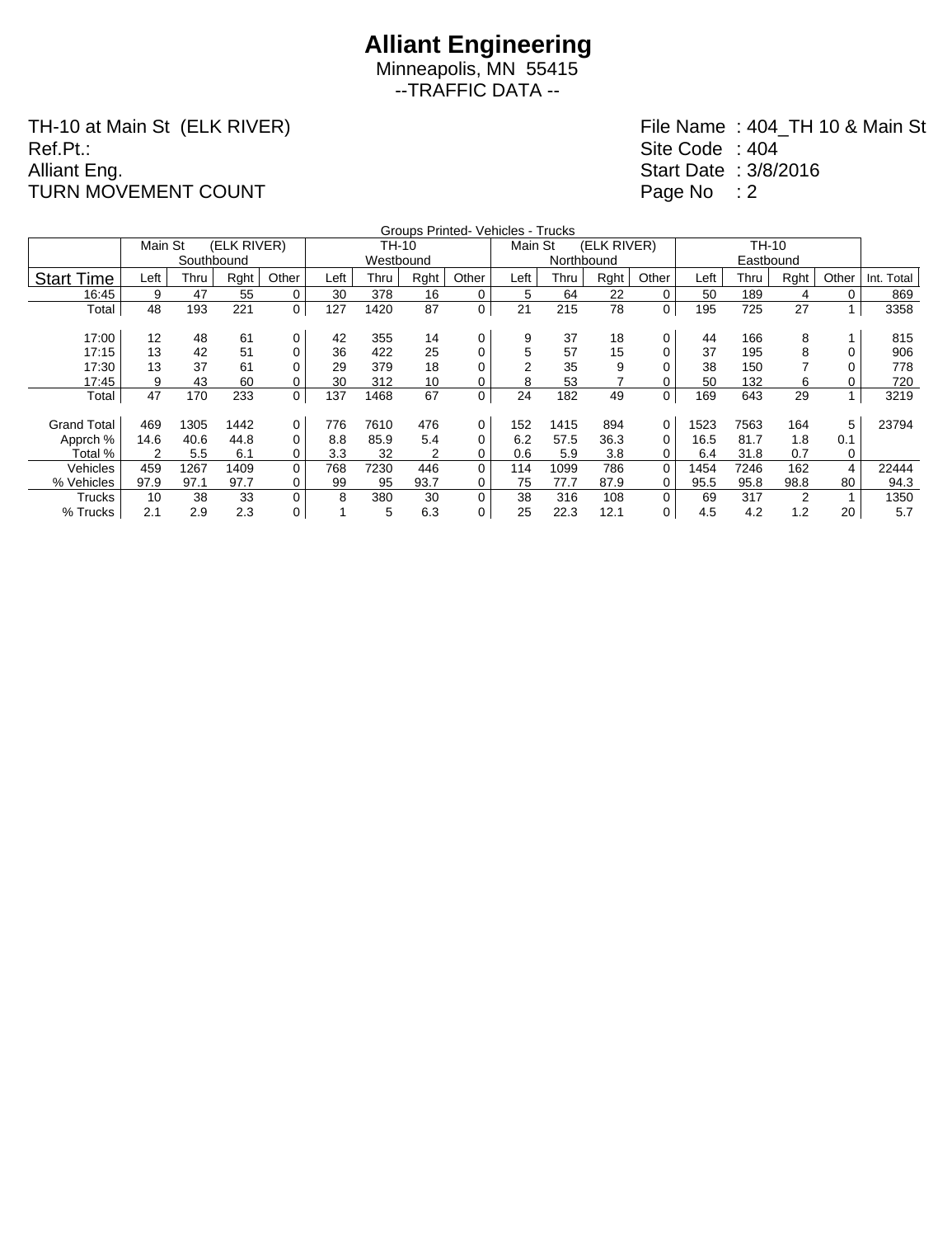Minneapolis, MN 55415 --TRAFFIC DATA --

TH-10 at Main St (ELK RIVER) Ref.Pt.: Alliant Eng. TURN MOVEMENT COUNT

|                                                      |            | Main St |      | (ELK RIVER) |            | TH-10 |           |      |       |            |      |      | Main St<br>(ELK RIVER) |       |            |      |      | TH-10 |              |            |            |  |  |  |
|------------------------------------------------------|------------|---------|------|-------------|------------|-------|-----------|------|-------|------------|------|------|------------------------|-------|------------|------|------|-------|--------------|------------|------------|--|--|--|
|                                                      | Southbound |         |      |             |            |       | Westbound |      |       |            |      |      | Northbound             |       |            |      |      |       | Eastbound    |            |            |  |  |  |
| <b>Start Time</b>                                    | _eft       | Thru    | Raht | Other       | App. Total | Left  | Thru      | Rght | Other | App. Total | ∟eft | Thru | $RQ$ nt                | Other | App. Total | Left | Thru | Raht  | Other        | App. Total | Int. Total |  |  |  |
| Peak Hour Analysis From 06:00 to 11:45 - Peak 1 of 1 |            |         |      |             |            |       |           |      |       |            |      |      |                        |       |            |      |      |       |              |            |            |  |  |  |
| Peak Hour for Entire Intersection Begins at 07:00    |            |         |      |             |            |       |           |      |       |            |      |      |                        |       |            |      |      |       |              |            |            |  |  |  |
| 07:00                                                | 15         |         |      |             | 41         | 8     | 107       | 4    |       | 119        |      | 8    | 44                     |       | 54         | 33   | 406  |       |              | 441        | 655        |  |  |  |
| 07:15                                                | 13         | 13      | 9    |             | 35         | 12    | 148       | 8    |       | 168        |      |      | 45                     |       | 65         | 23   | 427  |       | 0            | 450        | 718        |  |  |  |
| 07:30                                                | 14         | 22      | 23   |             | 59         | 18    | 151       | 9    |       | 178        |      | 32   | 34                     |       | 66         | 39   | 390  |       | 0            | 431        | 734        |  |  |  |
| 07:45                                                | 12         | 25      | 19   |             | 56         | 16    | 145       |      |       | 169        |      | 49   | 42                     |       | 96         | 39   | 371  |       | <sup>0</sup> | 413        | 734        |  |  |  |
| <b>Total Volume</b>                                  | 54         | 77      | 60   |             | 191        | 54    | 551       | 29   | 0     | 634        | 10   | 106  | 165                    | 0     | 281        | 134  | 1594 |       |              | 1735       | 2841       |  |  |  |
| % App. Total                                         | 28.3       | 40.3    | 31.4 |             |            | 8.5   | 86.9      | 4.6  | 0     |            | 3.6  | 37.7 | 58.7                   | 0     |            | 7.7  | 91.9 | 0.4   | $\Omega$     |            |            |  |  |  |
| <b>PHF</b>                                           | .900       | 770     | .652 | .000        | .809       | .750  | .912      | .806 | .000  | .890       | .500 | .541 | .917                   | .000  | .732       | .859 | .933 | .583  | .000         | .964       | .968       |  |  |  |